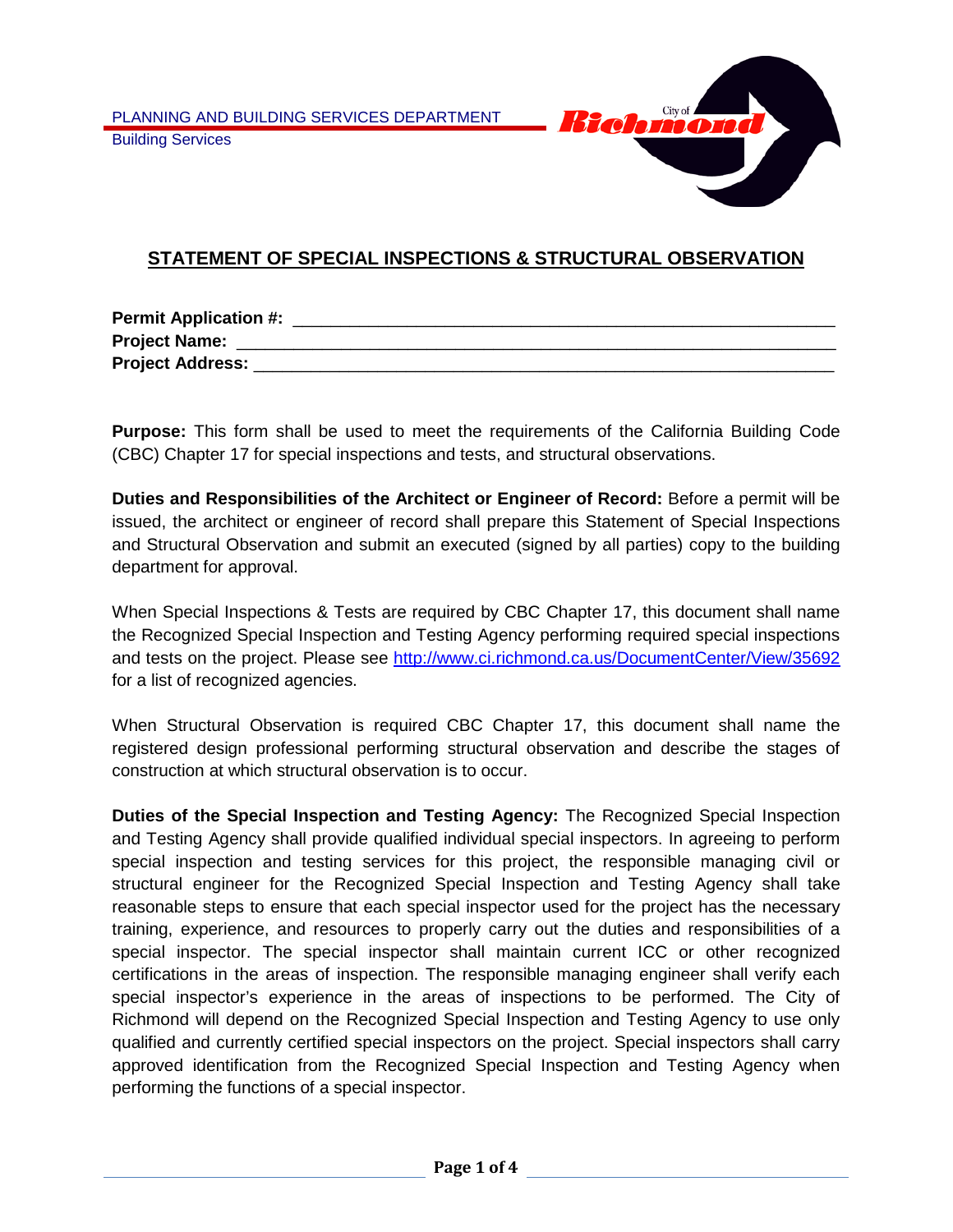Code specified duties and responsibilities of the Recognized Special Inspection and Testing Agency are outlined in CBC Chapter 17. Special Inspection reports must include the following information:

- Permit Number
- Project Description
- Project Address
- Description of individual inspections and tests made with applicable locations and results
- Listing of all non-conforming items (follow up report required on how non-conforming items were resolved
- Itemized changes authorized by the architect or engineer and approved by the Building Division.
- Identification of the individual inspector(s) who performed the inspection(s).

### **Contractors Responsibilities –**

- 1. The contractor is responsible for scheduling required special inspection(s) with the special inspection agency.
- 2. The contractor is responsible for providing the special inspector access to city approved plans at the job site.
- 3. The contractor is responsible for having required special inspection(s) completed and documented prior to the scheduled city inspection.
- 4. The contractor is responsible for retaining at the job site all special inspection records submitted by the special inspector and providing these records upon request for review by the city inspector.

A special inspection does not waive the requirement for inspection by the city building inspector. Contractor is responsible for scheduling city inspections to be done **after** special inspection approval (with approval report in hand) and **before** covering work.

### **Owner's (or Owner-Builder's) Responsibilities –**

- 1. The owner shall employ (hire) the architect or engineer of record to carry out the duties and responsibilities in this inspection and observation program.
- 2. The owner shall employ (hire) the Recognized Special Inspection Agency.
- 3. When plans indicate that the architect or engineer will perform an inspection, the owner shall employ the engineer or architect responsible for the structural design or their designated engineer or architect to make project site visits to observe and ensure compliance with the city approved plans. The engineer or architect shall submit a statement in writing to the building official stating that the project site visits have been made and that any deficiencies noted have been corrected. This shall not be construed to be a special inspection.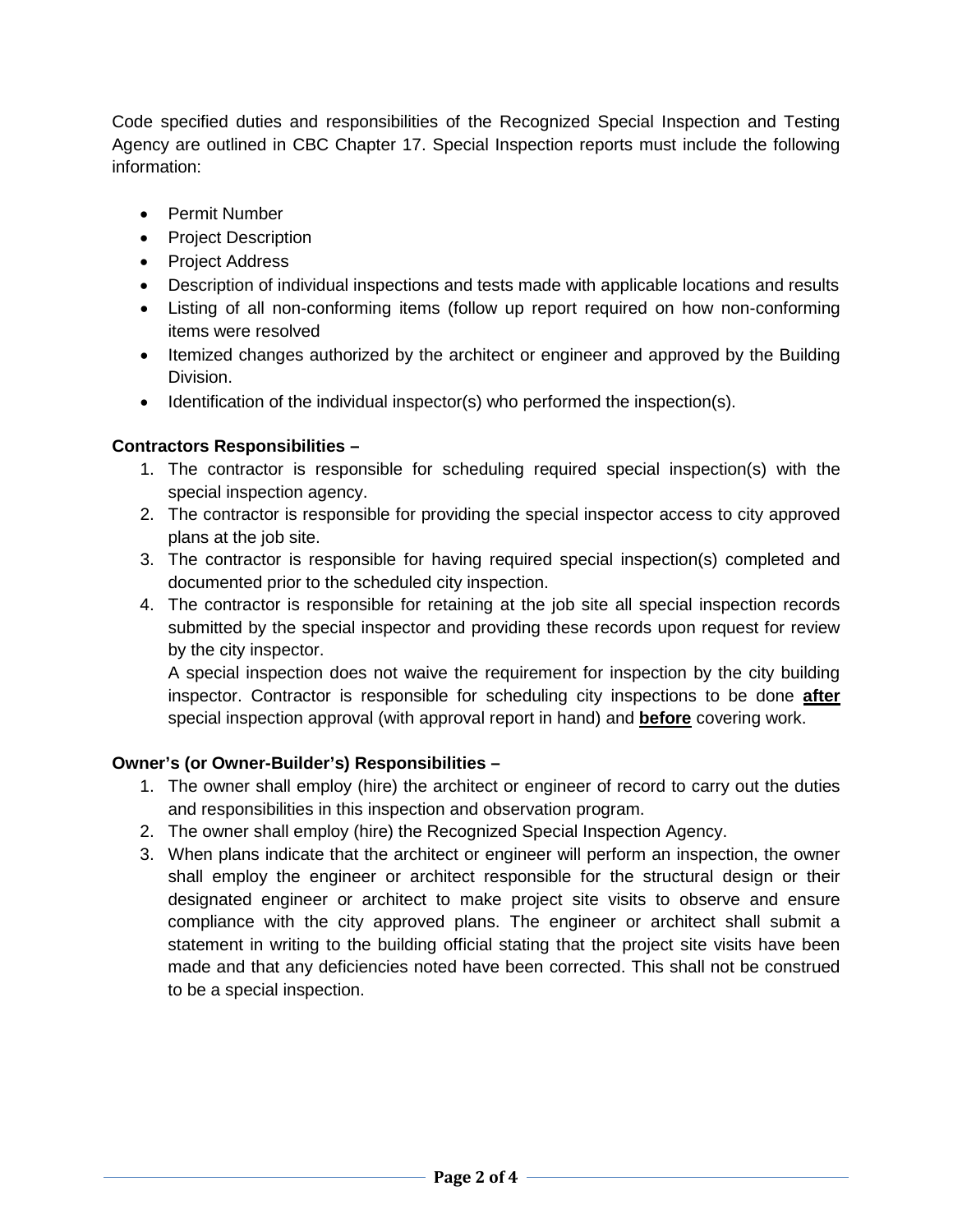### **Building Division Responsibilities –**

- 1. The Building Division shall review and approve all special inspection requirements.
- 2. Work requiring special inspection and the performance of special inspectors may be monitored by the city building inspector. In addition to special inspectors approval the city building inspectors approval must be obtained prior to placement of concrete or other similar activities.
- 3. The building division will final the project permit(s) when all other city requirements have been met and after all special inspection reports and the final special inspection report have been submitted and accepted.

### **Required Special Inspections –** the areas marked below shall have special inspections:

### Soils and Foundations

 $\Box$  Site Preparation  $\Box$  Fill Placement  $\Box$  in-place density

- $\Box$  Pile Foundations:  $\Box$  Driving Piles  $\Box$  Drilling of Piles or Caisons
- $\Box$  Pier Foundations

Concrete Construction:

- **T** Concrete Sampling & Strength Tests
- □ Concrete Placement
- [ ] Bolts / Inserts / Post Installed Anchors (\* at time of installation or pull tests will be required)
- $\Box$  Placement of Reinforcing Steel
- $\Box$  Steel Tendons Placement
- $\Box$  Stressing and Grouting of Tendons
- [ ] Pre-cast Concrete
- $\Box$  Shotcrete (during placement and test cores)

**□ Masonry Construction** 

#### Steel Construction:

 $\Box$  Materials

 $\Box$  Welding

 $\Box$  High-strength bolts

- $\Box$  Steel Frame details
- $\Box$  Spray applied fire resistant materials

[ ] Per ICC Report # \_\_\_\_\_\_\_\_\_\_\_\_\_\_\_\_\_\_\_\_\_\_\_\_\_\_\_\_\_\_\_\_\_\_\_\_\_\_\_\_\_\_\_\_\_\_\_\_\_\_\_\_\_\_\_\_\_\_\_

 $\Box$  Other  $\Box$ 

### **Structural Observation by Engineer or Architect of Record –**

\_\_\_\_\_\_\_\_\_\_\_\_\_\_\_\_\_\_\_\_\_\_\_\_\_\_\_\_\_\_\_\_\_\_\_\_\_\_\_\_\_\_\_\_\_\_\_\_\_\_\_\_\_\_\_\_\_\_\_\_\_\_\_\_\_\_\_\_\_\_\_\_\_\_\_\_ \_\_\_\_\_\_\_\_\_\_\_\_\_\_\_\_\_\_\_\_\_\_\_\_\_\_\_\_\_\_\_\_\_\_\_\_\_\_\_\_\_\_\_\_\_\_\_\_\_\_\_\_\_\_\_\_\_\_\_\_\_\_\_\_\_\_\_\_\_\_\_\_\_\_\_\_ \_\_\_\_\_\_\_\_\_\_\_\_\_\_\_\_\_\_\_\_\_\_\_\_\_\_\_\_\_\_\_\_\_\_\_\_\_\_\_\_\_\_\_\_\_\_\_\_\_\_\_\_\_\_\_\_\_\_\_\_\_\_\_\_\_\_\_\_\_\_\_\_\_\_\_\_ \_\_\_\_\_\_\_\_\_\_\_\_\_\_\_\_\_\_\_\_\_\_\_\_\_\_\_\_\_\_\_\_\_\_\_\_\_\_\_\_\_\_\_\_\_\_\_\_\_\_\_\_\_\_\_\_\_\_\_\_\_\_\_\_\_\_\_\_\_\_\_\_\_\_\_\_ \_\_\_\_\_\_\_\_\_\_\_\_\_\_\_\_\_\_\_\_\_\_\_\_\_\_\_\_\_\_\_\_\_\_\_\_\_\_\_\_\_\_\_\_\_\_\_\_\_\_\_\_\_\_\_\_\_\_\_\_\_\_\_\_\_\_\_\_\_\_\_\_\_\_\_